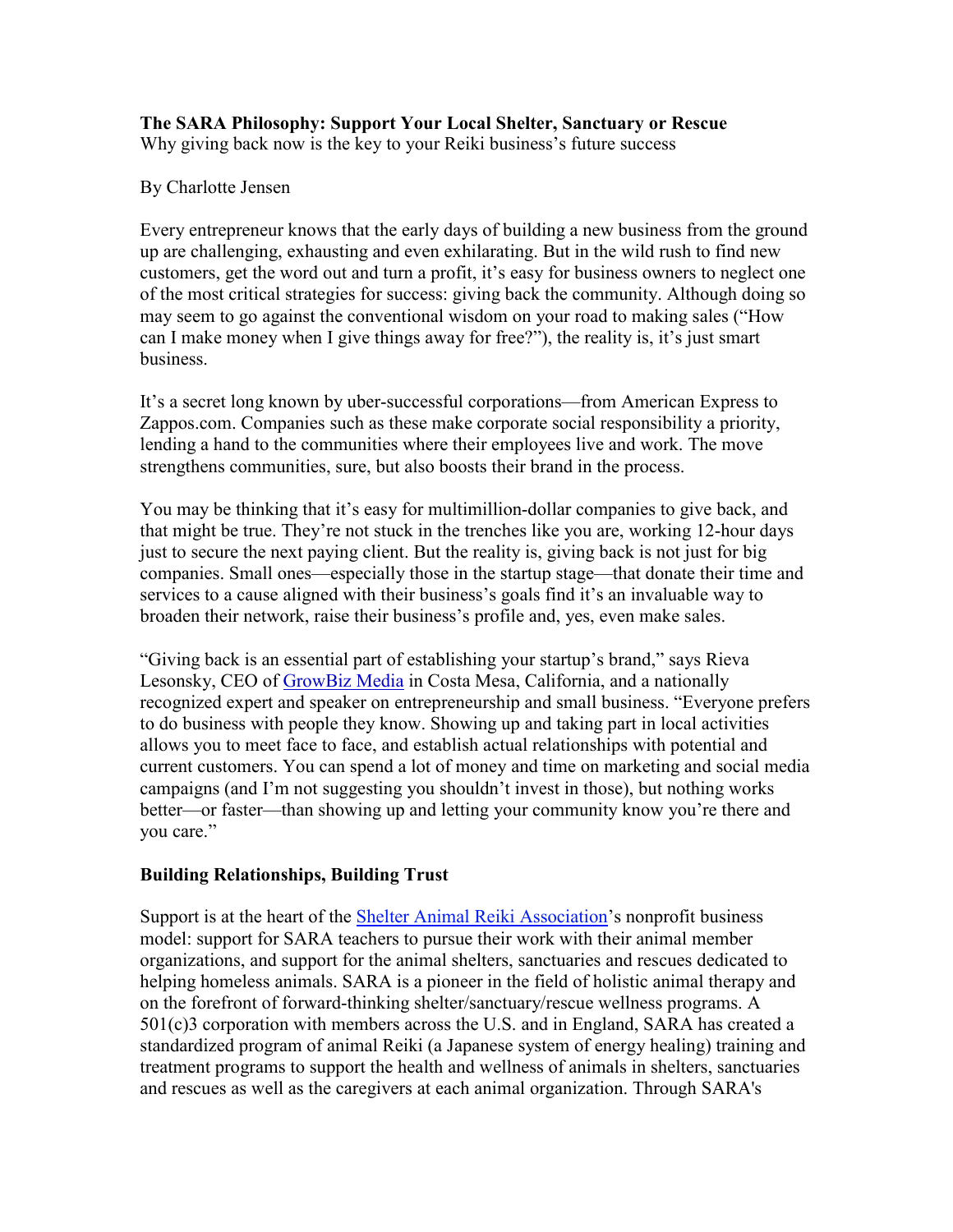ongoing professional development, training and evaluation program for members, SARA seeks also to promote the highest standards in animal Reiki practitioner and teacher excellence.

When you are first starting out, making yourself known at a particular shelter—that you are a trustworthy and professional business owner—is critically important. Kathleen Prasad, co-founder and president of SARA, found this to be true in the early days of her business, Animal Reiki Source, especially as she started volunteering at BrightHaven, a sanctuary for senior, disabled and special needs animals in Sonoma County, California.

"It's really true that it's all about relationships," Prasad says. "When I first began, my business was struggling financially, and it was quite a risk to give so much freely. But I felt in my heart—seeing the amazing work that they do, knowing the caliber of people that Gail and Richard [owners of BrightHaven] are—that this was the right thing to do. The only way that I wanted build my business was through the integrity of a strong core of service. And so I stepped forward, not knowing how this would play out, and having no other person in whose footsteps to follow." Today, she is able to support a viable animal Reiki business full time, and also give back to BrightHaven on a regular basis, both energetically (through Reiki) and financially.

When Joyce Leonard began Santa Cruz Reiki Works in Ben Lomond, California, she ran into a common obstacle many new Reiki businesses face. "A year ago, before SARA, I approached an organization about animal Reiki training. They turned me down," she says. "They didn't know me from Adam. So I became a good, reliable, consistent volunteer—and I only volunteer for a few hours a month, so it doesn't take a lot of time. Now they are interested, and I've even received a referral from one of them, and the director hired me for a treatment."

Building your Reiki business will take time, but as Kelly McDermott-Burns, founder of HeartSong Reiki and HeartSong for Animals in Stockbridge, Vermont, has found, giving back to animal organizations is time well spent. She works with the Rutland County Humane Society, the Central Vermont Humane Society and The Hooved Animal Sanctuary. "I have found service work—free clinics, speaking on Reiki—to be extremely rewarding and a great way to get your name out there. Any free services or discounts will give you exposure and give returns in the future."

"The SARA suggestions to teach the staff for no charge and the volunteers for half price is a great idea," says Jodie Brenner, who, as founder of Equushearts~Reiki for Animals and Humans in Bend, Oregon, works with a local animal hospice. "I have not had a problem doing this and find that everyone has been especially grateful. One of the volunteers insisted on paying the full price, as she felt she got so much from the workshop. Donating a portion to the nonprofit is well worth that to me. I have a place to teach, I am supported, and it is my offering to the community."

Building positive relationships with local shelters and rescues has helped Janet Dobbs, founder of Animal Paradise - Communication & Healing in Oak Hill, Virginia, build her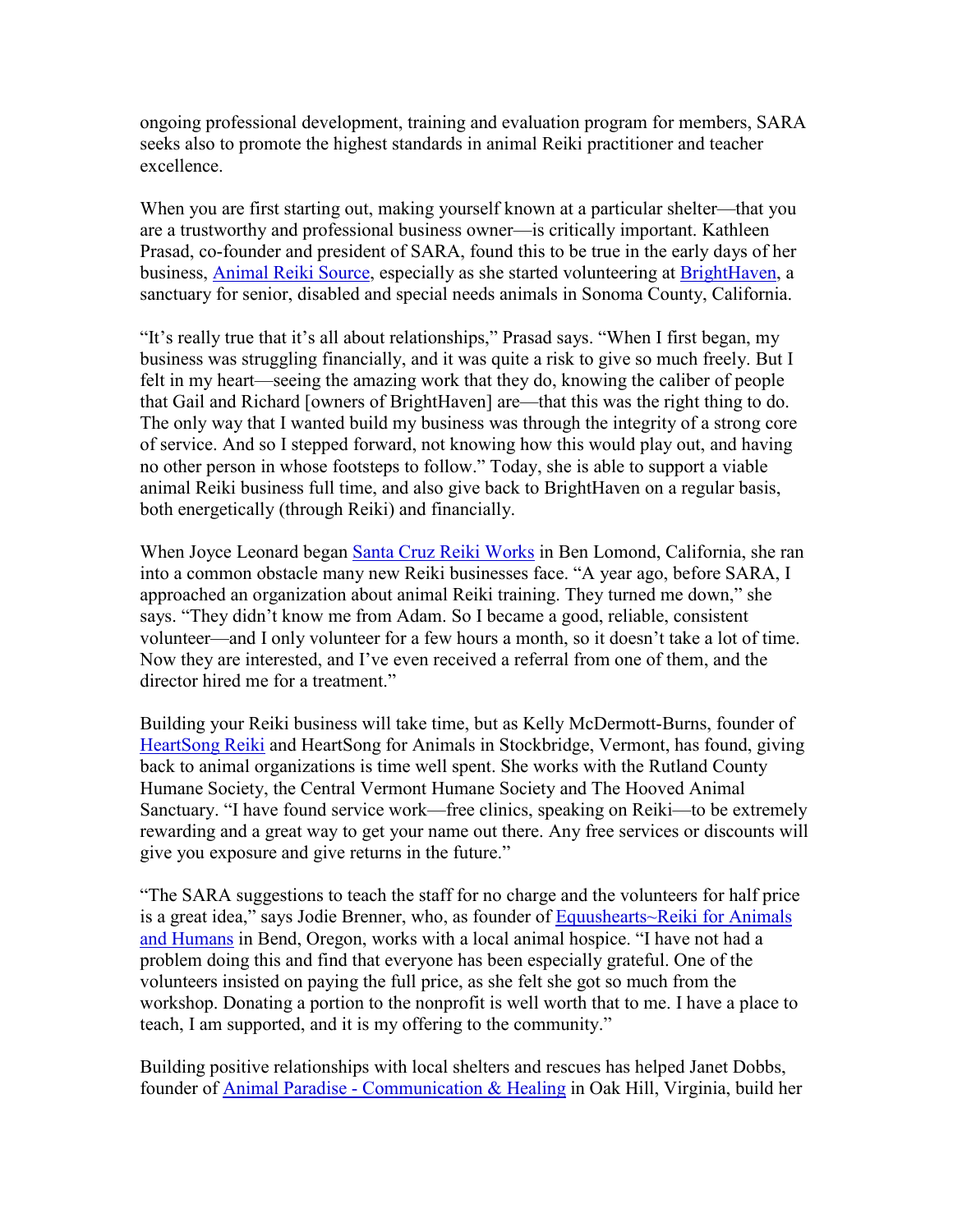business. "You can make wonderful contacts at a rescue or shelter," she says. "Some of these people could become your best clients or students. They may refer their friends to you and spread the word about you and your work. Networking is one of the best ways to grow your business. Once the word is out, you are golden! You will have more than enough work and business and will be able to continue to give back to the animals."

Animal Reiki is still just gaining traction in the United States and internationally. And unfortunately, it's more difficult to grow a business when your customers don't yet understand what you sell. But that's why SARA's philosophy of giving back is so empowering to the Reiki entrepreneur. Volunteering is your key to building a profitable business doing what you love: helping animals.

"For over a year, I 'stuck to my guns' and was reluctant to lower my prices or give away treatments or training. I felt that my prices were fair and that people needed to pay--it was a fair exchange," says Leonard. "One day I had a huge insight. I realized that I wasn't giving hardly any Reiki treatments and that I hadn't taught any classes (I couldn't fill them). It was difficult to even justify calling myself a Reiki teacher or practitioner since I was not engaged in doing either. I asked myself, 'Do you want to do Reiki or do you want to hold out until people come and start paying?'" She wanted to do Reiki—so she reevaluated her payment structure. She started to offer some complimentary treatments, some on a sliding scale, donation-only Reiki Shares and free drop-in clinics. "Now I am giving it away, and suddenly, my phone is ringing with paying clients!" Leonard is happy to report she just taught her first class.

## Evolving—As an Entrepreneur and Reiki Practitioner

Establishing alliances with local shelters, sanctuaries and rescues will benefit you in another very important way, one that you may not have considered. The volunteer experiences you have with animals and staff will teach you important Reiki lessons and help you grow as a practitioner.

"On a professional level, I have had the opportunity to work on many different animals: dogs, cats, goats, sheep, pigs, bunnies, birds, chickens, horses and hamsters," says McDermott-Burns. "I have gained quite a bit of experience from the wonderful variety of creatures available at my shelters. Personally, I must say the most profound lesson I have learned is that the kindness of the human spirit far outweighs cruelty. On the days when I feel the burden of what some of these animals have endured, someone will come in and adopt an animal with health issues, or a crusty old dog near the end of his time on this plane--animals that seem to be unadoptable because of the special care they need. It lifts my heart to know these animals will finally have a loving home. It gives me the courage to stick it out when I just want to go home and cry."

For Dobbs, working with Traveller's Rest Equine Elders Sanctuary (TREES) has taught her many lessons. "Each time I teach a class, I learn something either about people or animals or myself. I have learned what works and does not work for me and for students. I have grown so much from my experiences at TREES, especially with all of the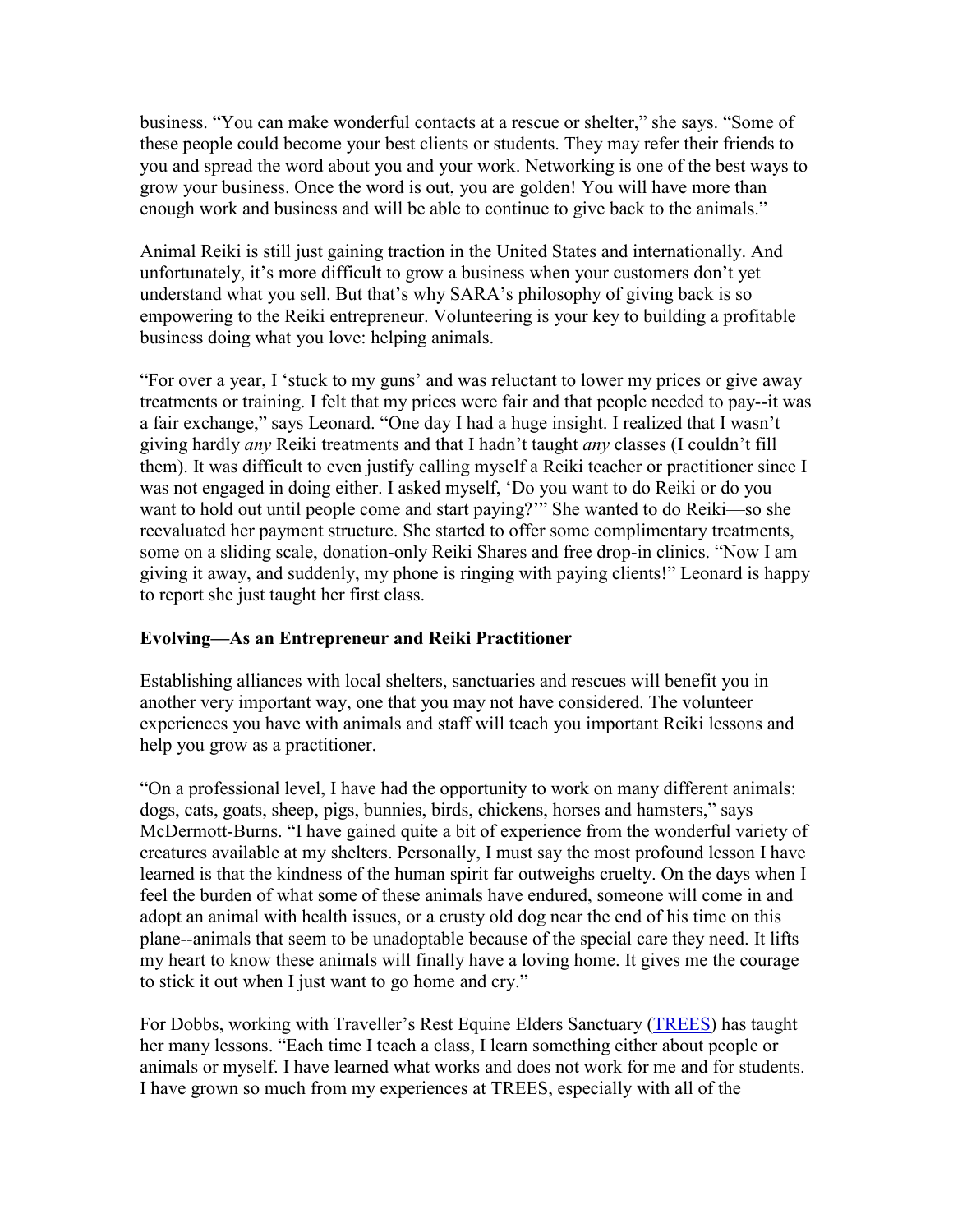residents. Each time I visit TREES, something magical happens. The owner is amazing as well, and I feel that we have a very deep and special friendship that I will always treasure<sup>"</sup>

"My relationship with Animals In Distress has given me a great deal of experience in offering Reiki to animals and to their caretakers," says John Sawyer of CritterReiki.com in Topton, Pennsylvania. "That experience has been valuable in working with animals and their people outside of AID. Volunteering there has shown me the power of a clear vision and purpose. I have also been blessed to learn from many animals in the time I've been involved there. Animals are such amazing teachers!" AID has yet to sign on as a SARA member organization, but Sawyer is working toward that goal.

# Promoting Your Business Through Service

When you build relationships with local animal organizations, you gain access to valuable opportunities for promoting your business to the community at large. Your professional network will begin to widen, and you'll get the chance to volunteer your time and expertise in numerous ways: speaking opportunities, fund-raising events, trade shows, auctions and more. "Taking part in community events instantly telegraphs that you care about what's going on in your neighborhood, and not just about making money," says Lesonsky, who is also the bestselling author of *Start Your Own Business*.

As an entrepreneur, it's vital you stay current on what's happening and get involved every chance you get. "The most important lesson I have learned is that you have to get yourself out there in the community before you try to sell them on something," says Leonard. "This means to volunteer in the organization. Help them out and get known. Join their online groups and forums. Participate, write in their newsletters, do high-profile volunteer work that will get you noticed by the right people. Help them out when they're in a pinch."

That's what McDermott-Burns does. "When I participate in shelter fund-raisers, I often get free advertising aimed at the people most likely to use my services," she says. "I also enjoy educating people on the benefits of Reiki for themselves and their animal companions. In addition, I meet many people at shelter events who are interested in classes or sessions."

The animal Reiki practitioners we spoke to for this article are SARA members. They follow SARA's policy on donations and fees: free Reiki treatments at shelters, sanctuaries and rescues; free training for the staff of these organizations; teaching volunteers at these shelters for half price; and donating 20-50 percent of proceeds back to the shelter when animal Reiki classes for the general public are taught there.

Add it all up, and you are getting the word out, expanding your professional network, interacting with potential clients, honing your skills as an animal Reiki practitioner, boosting your brand and building a reputation—all for the price of time and a small portion of proceeds, both of which directly support the causes you care deeply about. As